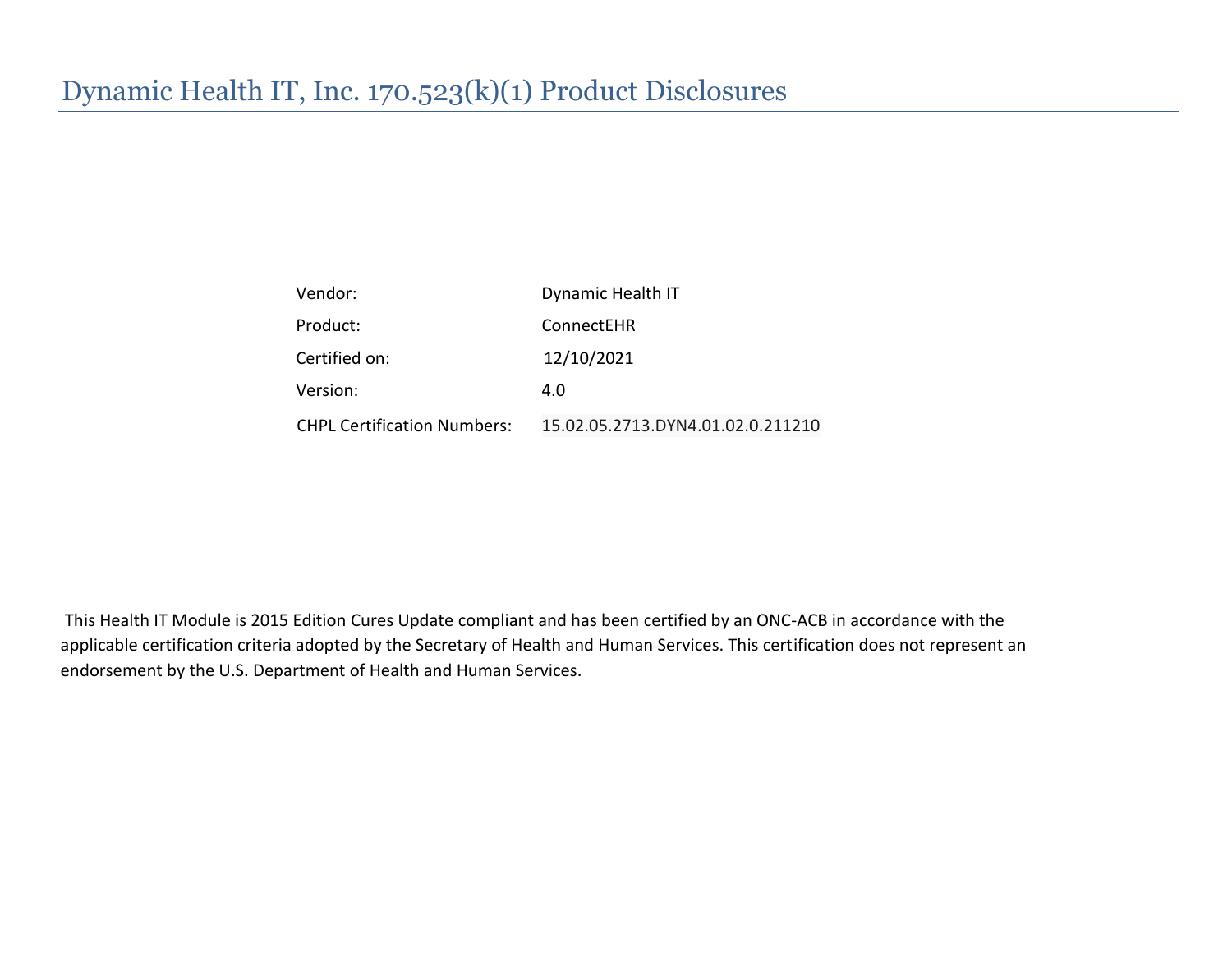## **Certification Criteria:**

| 170.315 (b)(1): Transitions of Care<br>(Cures Update)                                 | 170.315 (b)(7): Security Tags - Summary<br>of Care - Send (Cures Update)                                | 170.315 (b)(8): Security Tags - Summary<br>of Care - Receive (Cures Update) |
|---------------------------------------------------------------------------------------|---------------------------------------------------------------------------------------------------------|-----------------------------------------------------------------------------|
| 170.315 (b)(10): Electronic Health<br>Information (EHI) Export                        | 170.315 (d)(1): Authentication, Access<br>Control, Authorization                                        | 170.315 (d)(2): Auditable Events and<br>Tamper-Resistance (Cures Update)    |
| 170.315 (d)(3): Audit Report(s) (Cures<br>Update)                                     | 170.315 (d)(4): Amendments                                                                              | 170.315 (d)(5): Automatic Access Time-out                                   |
| 170.315 (d)(6): Emergency Access                                                      | 170.315 (d)(7): End-User Device<br>Encryption                                                           | 170.315 (d)(8): Integrity                                                   |
| 170.315 (d)(9): Trusted Connection                                                    | 170.315 (d)(12): Encrypt Authentication<br>Credentials                                                  | 170.315 (d)(13): Multi-Factor<br>Authentication                             |
| 170.315 (e)(1): View, Download, and<br>Transmit to 3rd Party (Cures Update)           | 170.315 (e)(3): Patient Health Information<br>Capture                                                   | 170.315 (f) $(1)$ : Transmission to<br><b>Immunization Registries</b>       |
| 170.315 (f)(2): Transmission to Public<br>Health Agencies - Syndromic<br>Surveillance | 170.315 (f)(5): Transmission to Public<br>Health Agencies - Electronic Case<br>Reporting (Cures Update) | 170.315 (g)(2): Automated Measure<br>Calculation                            |
| 170.315 (g)(4): Quality Management<br>System                                          | 170.315 (g)(5): Accessibility-Centered<br>Design                                                        | 170.315 (g)(6): Consolidated CDA<br>Creation (Cures Update)                 |
| 170.315 (g)(7): Application Access -<br><b>Patient Selection</b>                      | 170.315 (g)(8): Application Access - Data<br>Category Request                                           | 170.315 (g)(9): Application Access - All<br>Data Request (Cures Update)     |
| 170.315 (h)(1): Direct Project                                                        |                                                                                                         |                                                                             |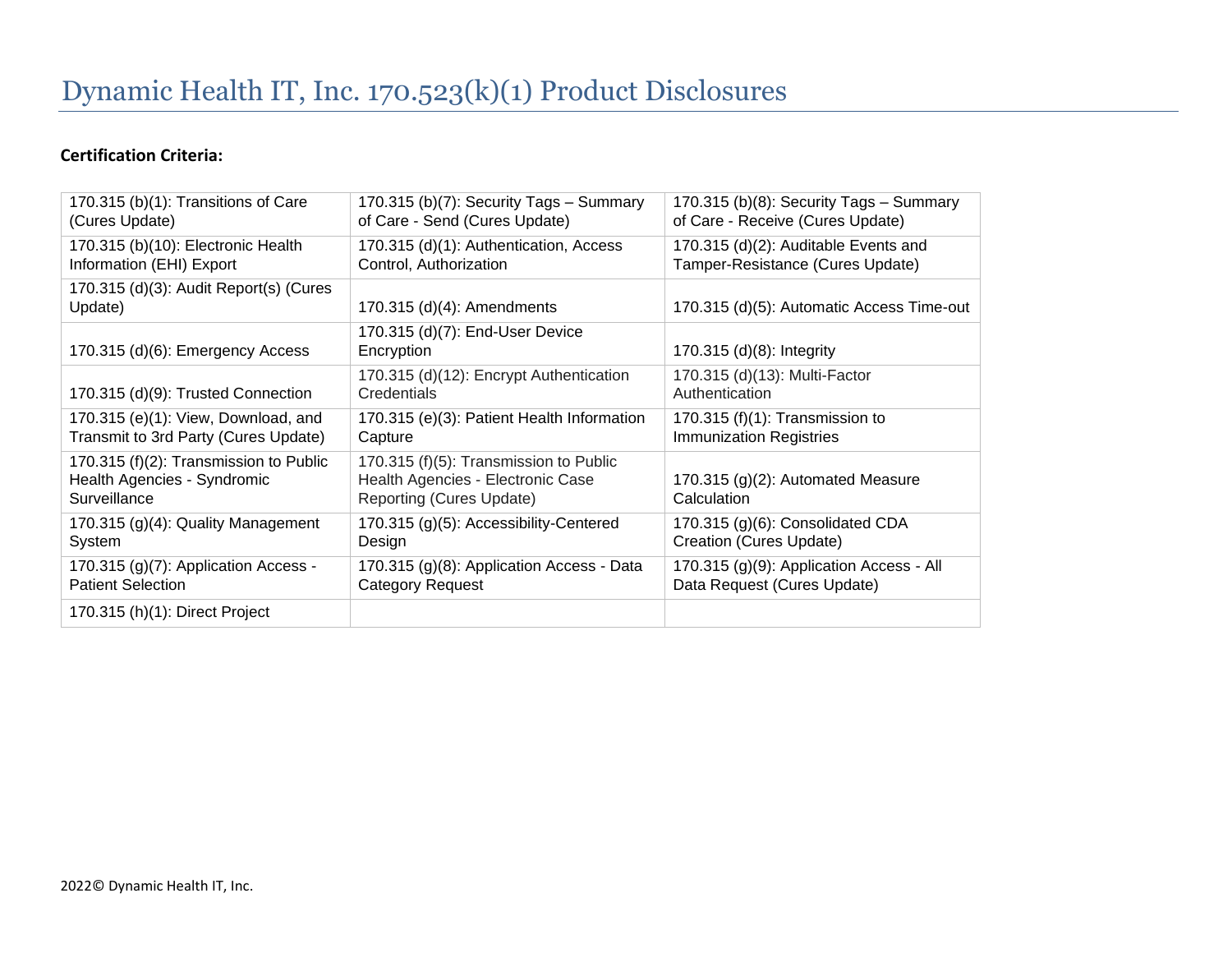| Capability                                                                                                                                                                                                                                                                                                                                                                                                | Description of capability                                                                                                                                                                                                                                                             | Types of Costs or Fees for the<br>Capability                                                                   |
|-----------------------------------------------------------------------------------------------------------------------------------------------------------------------------------------------------------------------------------------------------------------------------------------------------------------------------------------------------------------------------------------------------------|---------------------------------------------------------------------------------------------------------------------------------------------------------------------------------------------------------------------------------------------------------------------------------------|----------------------------------------------------------------------------------------------------------------|
| Receive, display, incorporate and transmit<br>Transition of Care (TOC) documents                                                                                                                                                                                                                                                                                                                          | Inpatient and Ambulatory; View TOC in ConnectEHR,<br>receive/transmit via Direct Protocol                                                                                                                                                                                             | License and upgrade fees may<br>apply. There is a cost for<br>Microsoft SQL Server (2012 or<br>later) license. |
| 170.315(b)(1) Transitions of Care<br>170.315 (b)(7): Data Segmentation for<br>Privacy - Send<br>170.315 (b)(8): Data Segmentation for<br>Privacy - Receive<br>170.315 (g)(6): Consolidated CDA Creation                                                                                                                                                                                                   | ConnectEHR is able to create and receive CDA documents.                                                                                                                                                                                                                               | License and upgrade fees may<br>apply. There is a cost for<br>Microsoft SQL Server (2012 or<br>later) license. |
| Audit logging, audit integrity and security<br>features<br>170.315(d)(1) Authentication, Access<br>Control, and Authorization<br>170.315(d)(2) Auditable Events and<br>Tamper-Resistance<br>170.315(d)(3) Audit Report(S)<br>170.315(d)(5) Automatic Logoff<br>170.315(d)(6) Emergency Access<br>170.315(d)(7) End-User Device Encryption<br>170.315(d)(8) Integrity<br>170.315 (d)(9) Trusted Connection | Inpatient and Ambulatory; Audit log for patient and AR to<br>monitor Portal account activity and confirm integrity of<br>encrypted audit log entries                                                                                                                                  | License and upgrade fees may<br>apply. There is a cost for<br>Microsoft SQL Server (2012 or<br>later) license. |
| 170.315(d)(12) - Encrypt Authentication<br>Credentials                                                                                                                                                                                                                                                                                                                                                    | Attest Yes to whether the Health IT Module encrypts<br>authentication credentials. The criterion places no<br>requirements on health IT customers, such as health care<br>providers, to implement these capabilities (if present in<br>their products) in their health care settings. |                                                                                                                |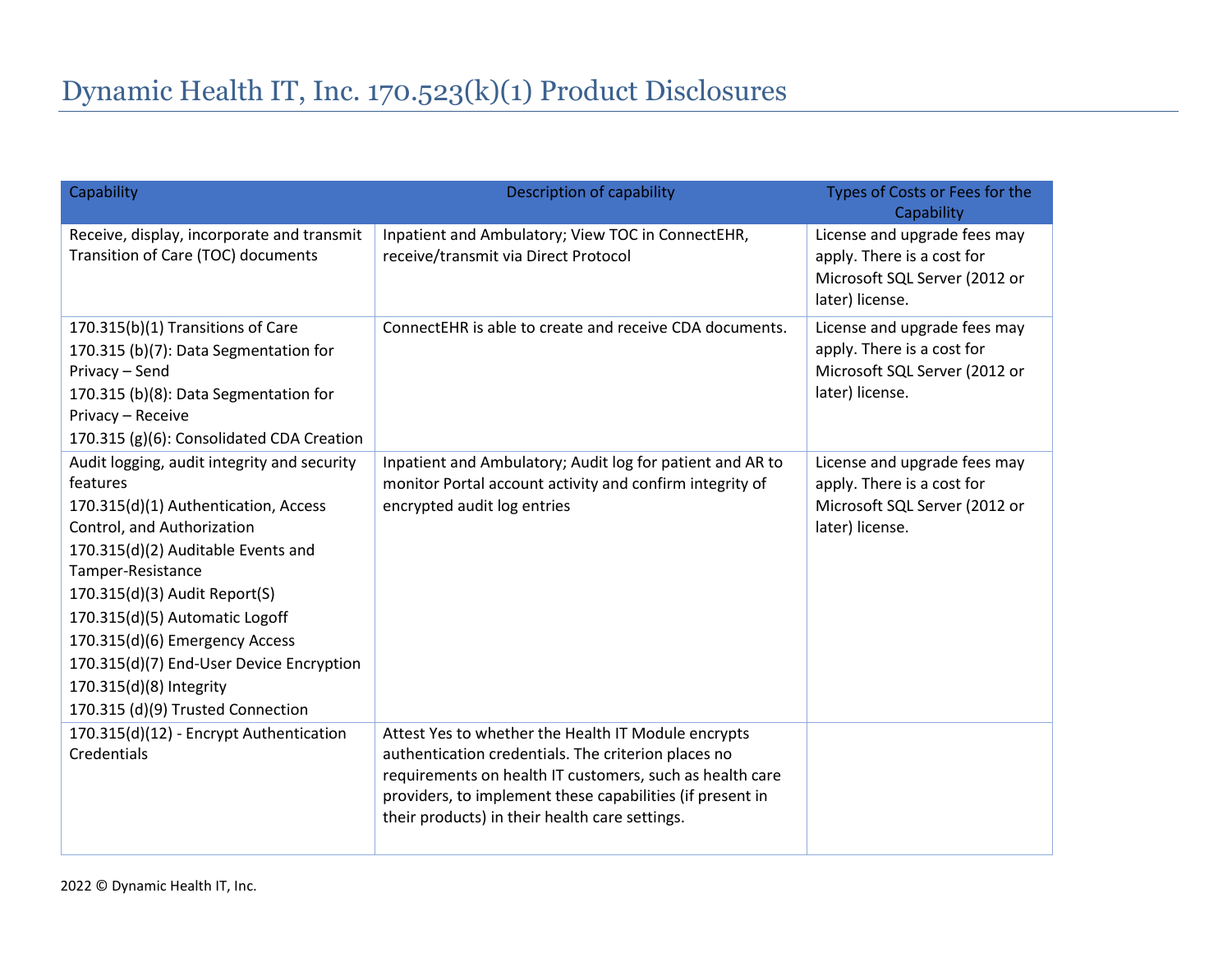## Dynamic Health IT, Inc. 170.523(k)(1) Product Disclosures

| Capability                                                                                                                                                                                               | <b>Description of capability</b>                                                                                                                                                                                                                                               | Types of Costs or Fees for the<br>Capability                                                                                                                                           |
|----------------------------------------------------------------------------------------------------------------------------------------------------------------------------------------------------------|--------------------------------------------------------------------------------------------------------------------------------------------------------------------------------------------------------------------------------------------------------------------------------|----------------------------------------------------------------------------------------------------------------------------------------------------------------------------------------|
| 170.315(d)(13) - Multi-factor<br>Authentication                                                                                                                                                          | Attest No to supporting multi-factor authentication                                                                                                                                                                                                                            |                                                                                                                                                                                        |
| 170.315(e)(1)<br>View, Download, and<br><b>Transmit to 3rd Party</b><br>170.315 (e)(3) Patient Health Information<br>Capture                                                                             | Patient Portal enables patients to View, Download<br>& Transmit clinical documents, view health<br>information in human readable format, send secure<br>messages to their provider and access custom<br>provider resources. They can download CCDA<br>documents by PDF or XML. | License and upgrade fees may<br>apply. Clients must contract<br>directly with certified HISP since<br>a direct address is required if<br>transmitting document via<br>DIRECT protocol. |
|                                                                                                                                                                                                          | Timely Access and V/D/T events trackable through<br>utilization reports in ConnectEHR.                                                                                                                                                                                         |                                                                                                                                                                                        |
| 170.315 (f)(1) Immunization<br>170.315(f)(2) - Transmission to public<br>health agencies-syndromic surveillance<br>170.315(f)(5) - Transmission to public<br>health agencies - electronic case reporting | Inpatient and Ambulatory: Creates information for<br>electronic transmission to public health agencies and<br>registries.                                                                                                                                                      | License and upgrade fees may<br>apply.                                                                                                                                                 |
| 170.315 (g)(7): Application Access -<br><b>Patient Selection</b><br>meets170.315 (g)(8): Application Access -<br>Data Category Request<br>meets170.315 (g)(9): Application Access -<br>All Data Request  | FHIR API enables authorized apps to consume patient data<br>from Common Clinical Dataset.                                                                                                                                                                                      | License and upgrade fees may<br>apply. There is a cost for<br>Microsoft SQL Server (2012 or<br>later) license. SSL certificate<br>required for security.                               |
| 170.315(h)(1) - Direct Project                                                                                                                                                                           | Send and receive clinical documents via Direct protocol.                                                                                                                                                                                                                       | There are annual fees for<br>required Direct HISP and email<br>addresses.                                                                                                              |
| 170.315(g)(2) Automated Measure<br>Calculation                                                                                                                                                           | <b>Inpatient and Ambulatory</b>                                                                                                                                                                                                                                                | License and upgrade fees may<br>apply. There is a cost for<br>Microsoft SQL Server (2012 or<br>later) license.                                                                         |
| Pin-token sign-on                                                                                                                                                                                        | Automatically create patient portal accounts with or<br>without Pin/Token Portal activation system                                                                                                                                                                             | License and upgrade fees may<br>apply.                                                                                                                                                 |